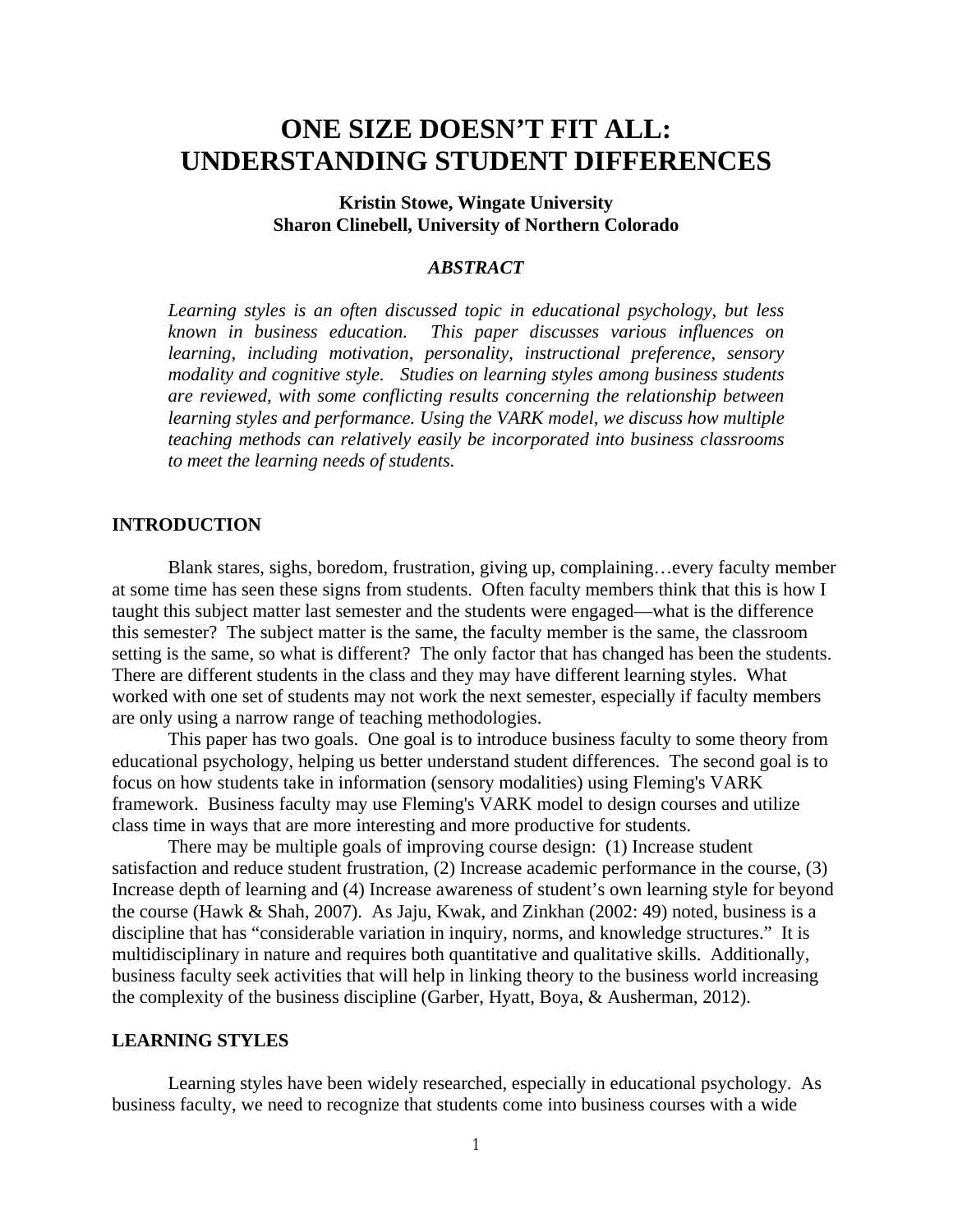variety of strengths and preferences. As shown in Figure 1, there are several influences on learning including motivation, personality, instructional preference, sensory modality, and cognitive style.



#### **Figure 1. Influences on Learning**

Motivation. While faculty want all students to work for an 'A', not all are motivated to do so. Individuals take one of three approaches to studying: deep, surface and strategic. Students with a surface motivation rely on memorization; they struggle with logic and reasoning and are unlikely to make connections to material taught in prior courses. Strategic studiers are organized and manage their time with the goal of doing the necessary work to achieve the targeted grade. Students with a deep preference for learning are those faculty most enjoy: these students use logic and reasoning, they make connections with previous learning, they think critically and they enjoy learning. Entwistle, Hanley & Hounsell (1979), Duff (2004) and others advocate the Revised Approaches to Studying Inventory (RASI) to measure motivation.

 Personality. Just as students have different motivation, students have different personalities. The best known framework for describing personality is that developed by Myers-Brigg. Individuals differ along four dimensions: introversion or extraversion, sensing or intuition, thinking or feeling, and judging or perceiving. A student's personality type can influence what attracts his or her attention and what conclusions are drawn (Desmedt & Valcke, 2004). For example, a professor may notice that some students are comfortable in situations in which judgments are made objectively (Thinking) while other students include values and subjective factors (Feeling). Students may be energized by group work (Extraverts) or prefer to sort through concepts individually (Introverts) (Borg & Shapiro, 1996).

 Instructional Preference. Riechmann and Grasha (1974) were early proponents of defining learner preferences in terms of social dimensions. Students vary along dimensions of avoidant-participant; competitive-collaborative and dependent-independent. Dunn, Dunn and Price (1989) developed a Learning Styles Inventory that, among other elements, incorporates questions on classroom environment (such as light, temperature and sound) and sociological preferences. Students may prefer learning alone, in a pair, in a group, with a teacher, or some combination thereof. If a class is having unusual difficulty with group work and discussion, it may be worth investigating the instructional preferences of those particular students.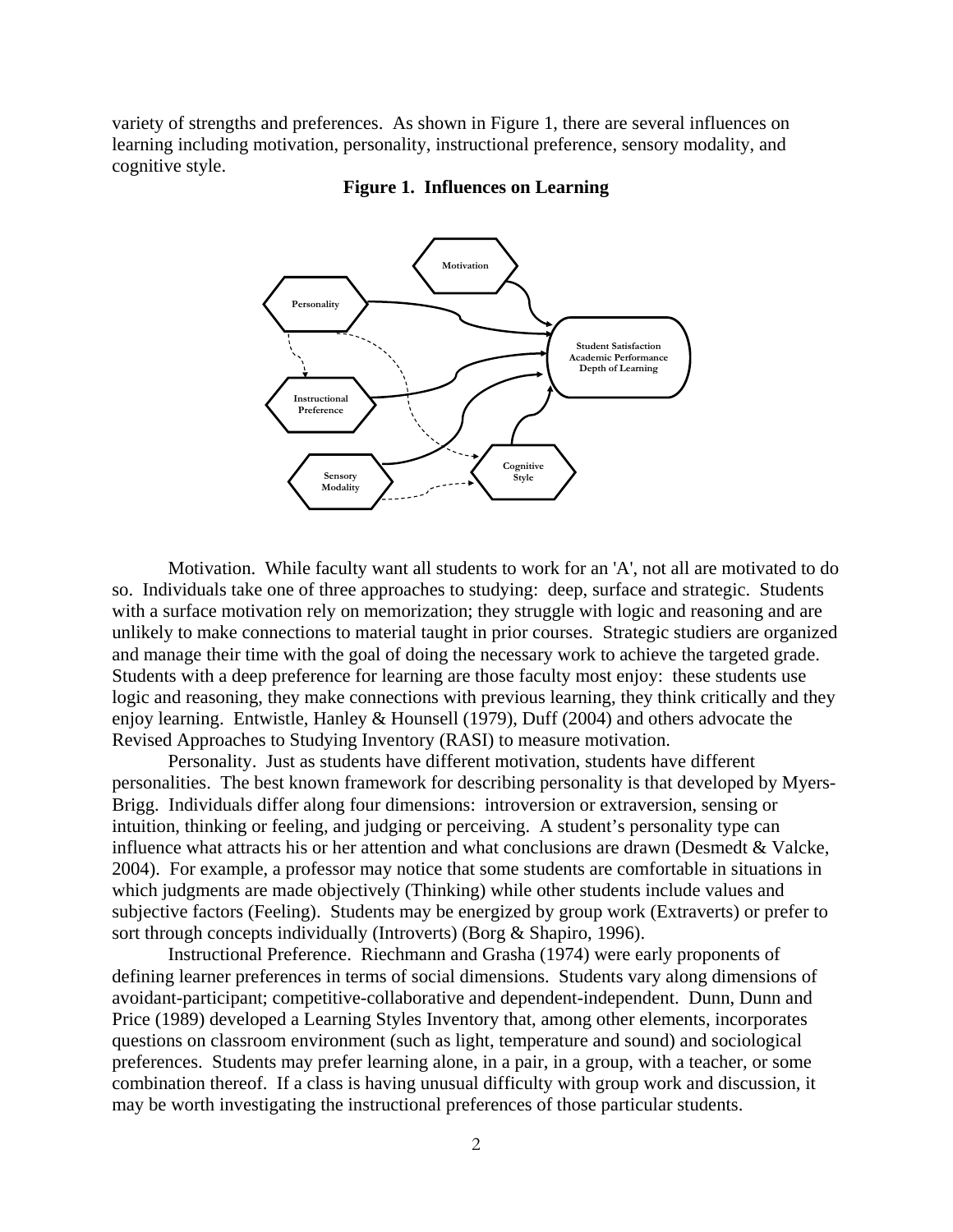Information Intake/Sensory Modality. Students come into class with differing motivation and instructional preferences. The next layer for faculty to consider is students' sensory modality. How do the students prefer to take in information? The VARK model focuses on four modalities: Visually, Auditory, Reading/writing and Kinesthetic (Fleming and Mills, 1992). Individuals may have strong preferences for one, or may be adept at learning via any of the four modes. Later sections of this paper provide details on how the modalities can be incorporated in business courses. Felder and Silverman created a hybrid model of learning in which sensory modality is one part; students differ in part on preferences for visual or verbal learning.

 Cognitive Style. After students have taken in information, the information is processed and, again, individuals have different styles and preferences. Leading theories of cognitive processing include those by Kolb, Gregorc, and Honey and Mumford. Kolb's seminal work on experiential learning (1984) describes how learners have preferences for doing vs. reflecting and for experiencing vs. thinking. Learning occurs in a cycle, with successful learners moving through four phases: Abstract conceptualization, Active experimentation, Concrete experience and Reflective observation. Kolb implies that style is changeable with time and experience, rather than a structural trait that is stable over time. The Kolb Learning Style Inventory has been updated several times and is available online. Figure 2 illustrates Kolb's model.





Instructors using Kolb's model will build courses that allow students to engage in exercises, observations, theories and applications. Gregorc also emphasizes that information processing varies from concrete to abstract and from sequential to random. Honey and Mumford (1992) built on Kolb's work to develop a Learning Styles Questionnaire (LSQ) targeted for management trainees. The LSQ measures whether an individual is most likely an activist, reflector, theorist or pragmatist. The Felder-Silverman model (1988) has components for information intake and for cognitive processing. In addition to the verbal-visual dimension mentioned earlier, students vary as to whether they are sequential-global learners, activereflective learners or sensing-intuitive learners.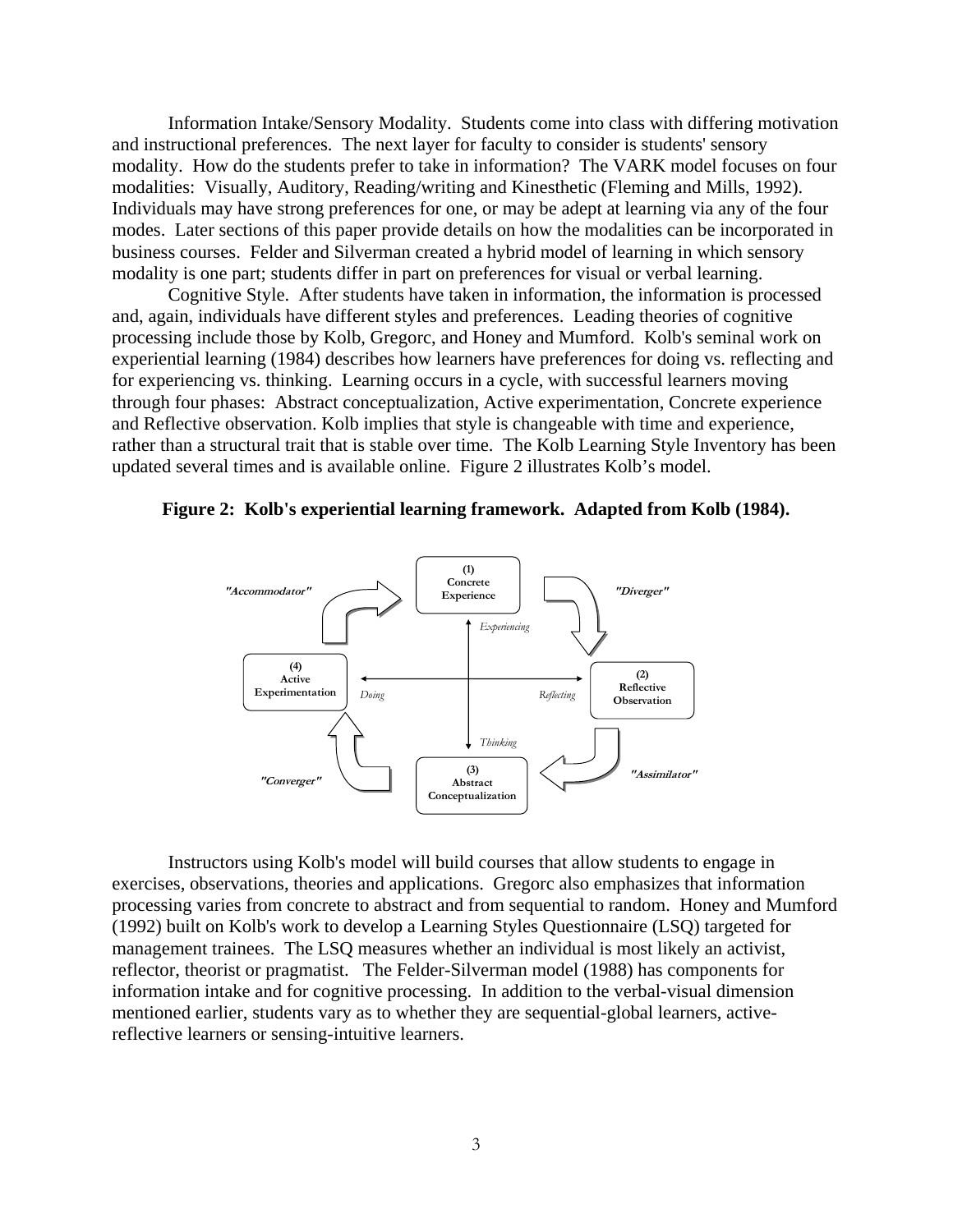#### **LEARNING STYLES AND BUSINESS STUDENTS**

There have been several studies examining the learning styles of business students. The assumption is that the more faculty members understand the learning styles of business students, the better we can design our courses to facilitate student learning (Felder & Spurlin, 2005; Hawk & Shah, 2007; Jaju, Kwak, & Zinkhan, 2002; Luck & Estes, 2011; Sandman, 2009). However, there have been some conflicting results on the relationship between learning styles and performance. Several studies have found a positive relationship between learning styles and performance (Eom, Wen & Ashill, 2006; Moldafsky & Kwon, 1994; Moores, Change, & Smith, 2004; Nicholson, Hamilton, & McFarland, 2007). For example, economics students in the sample studied by Borg and Shapiro performed best when the student's Myers-Brigg personality profile matched that of the professor (1996). Students are more likely to have a positive attitude toward the subject when teaching and learning styles are similar (Charkins, O'Toole & Wetzel, 1985). However, other studies have not found links between performance and learning styles (Ayersman, 1996; Van Zwanenbert, Wilkinson, & Anderson, 2000).

In a meta-analysis of eight studies examining the learning styles of business students, Loo (2002) found some issues with the existing studies, namely small sample sizes. However, his recommendations include that educators use all four of Kolb's learning styles (i.e., accommodator, diverger, assimilator, and converger) because in his meta-analysis, he found there was diversity both among all business students and also within specific business majors such as accounting, finance, and marketing (which were the majors included in his study).

There are mixed results with regard to the preferred learning styles of business majors. Kolb (1976, 1984) reported that accommodators are often found in business disciplines. Reading-Brown and Hayden (1989) found that convergers were most common in their sample of business undergraduates with assimilators and divergers being the next most common followed by accommodators. In a study of accounting majors, Baker, Simon and Bazeli (1986) found the converger style was by far the most popular learning style, followed by the accommodator, diverger, and assimilator, which were relatively close to each other in popularity. Contrastingly, Brown and Burke (1987) found that accounting majors did not have a preference with regard to learning styles. Holley and Jenkins (1993) found that accounting majors were more likely to be assimilators, and then far behind was divergers, convergers, and accommodators. As can be seen, the research to date has not revealed a common learning style for accounting majors.

Brown and Burke (1987) also studied finance and marketing majors. Finance majors were found to be more likely to be assimilators and marketing majors were more like to be divergers. Using the Felder-Solomon Inventory of Learning Styles (Felder & Silverman, 1988), Sandman (2009) found the most dominant profile for undergraduate business telecommunications students to be Active-Sensing-Visual-Sequential. Luck and Estes (2011) found that all business concentrations have very similar learning styles. Boatman, Courtney, and Lee (2008) found that a strong preference for visual learning style positively influenced student performance in an introductory economics class. According to the VARK website, business students have a preference for Reading/Writing, followed by Kinesthetic, Auditory, and then Visual (www.vark-learn.com). Sandman (2014) found that the preferred learning style of students may depend more on the course than the major and that business students adapt their preferred learning style to the subject of the course. MBA students may be more balanced learners than undergraduates (Henry, 2004).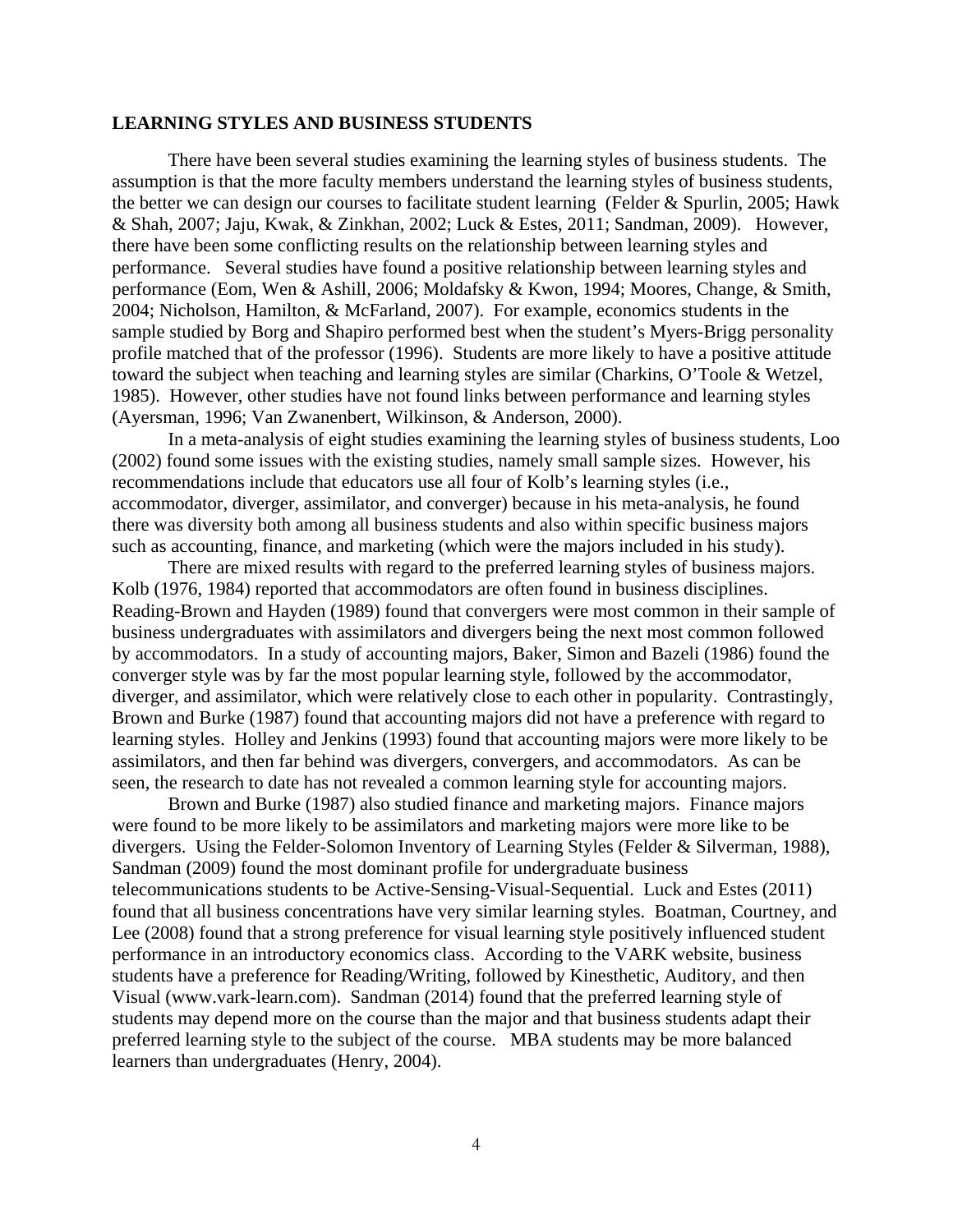Given the increasing globalization of business education, there have been an increasing number of studies focusing on differences of learning styles between different nationalities. Jaju, Kwak, and Zinkhan (2002) posited that learning styles are influenced by cultures. They found differences in learning styles in business students from the U. S., India, and Korea. Likewise, Hefferman, Morrison, Basu, and Sweeney (2010) examined differences in learning styles between Australian and Chinese business students and found substantial differences. Using Honey and Mumford's (1993) learning style test, Kakkonen (2007) studied the learning styles of students from Belgium and Finland, but didn't contrast the two groups. Kakkonen found the strongest learning style for this combined group of Finnish and Belgium students was reflector, followed closely by pragmatist and theorist. Activist was a distant fourth. In examining the development of cultural intelligence through international experience, Li, Mobley, and Kelly (2013) found that having a divergent learning style, as per Kolb's experiential learning theory, strengthened the positive relationship between length of overseas experience and the development of cultural intelligence for graduate business students and international executives in China and Ireland.

Several studies have found that matching teaching and learning styles is important in student performance (Charkins, O'Toole, & Wetzel, 1985; Davis & Bostrom, 1993; Felder, 1993; Fleming, 2001). Not surprisingly, other studies disagree. In a study of factors affecting student performance in an introductory accounting class, Clark & Latshaw (2011:19) stated, "It is misguided to presume that student performance will improve if teachers adjust their teaching styles." Karns (2006: 56) also found that "catering intensively to learning style individual differences is not warranted." The largest criticism comes from Pashler et al. (2004). After a large review of the literature, they criticize the experimental design and methodology used to assess effectiveness of instructional design. Pashler et al. concludes "if a study of a particular learning-style classification and its corresponding instructional methods was to reveal the necessary evidence, such a finding would provide support for that particular learning-style classification only—and only then if its benefits surpass the high costs of student assessments and tailored instruction (2004:116).

# **THE VARK FRAMEWORK**

Although there are mixed results from the literature review regarding the relationship of learning styles with performance, there are enough studies that found a positive relationship to warrant more discussion and to give due consideration to developing multiple instructional methods to meet multiple learning styles. Fleming's VARK model is particularly relevant for business faculty as it highlights the different ways in which students absorb information during class time. If class time uses only one method (e.g. discussion), then only one group (e.g. Auditory learners) is satisfied. By structuring class time with the four modes in mind, faculty may reduce frustration among students. Descriptions of the four styles follow in Table 1.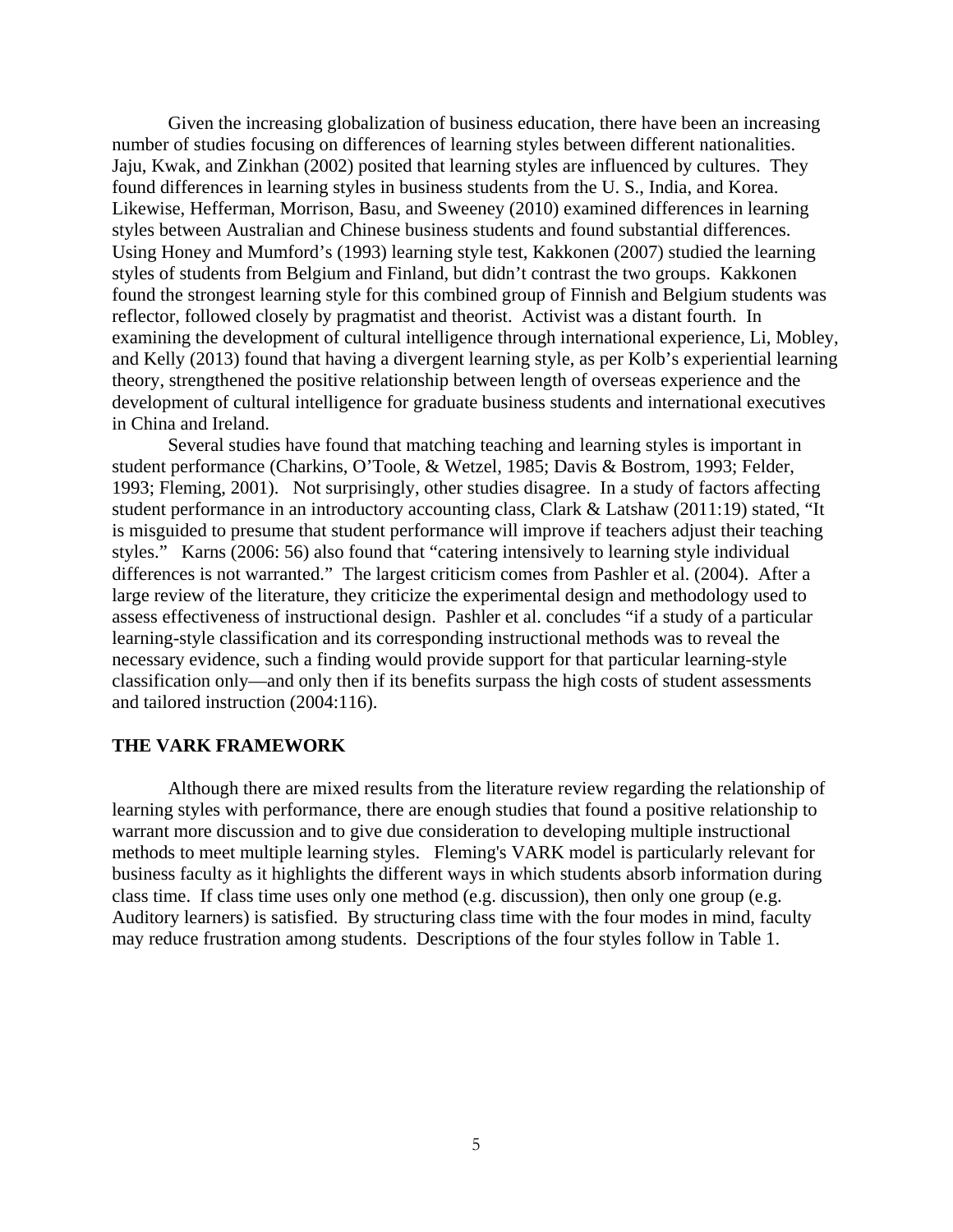| <b>Sensory Mode</b>   | <b>Characteristics</b>                                        |  |
|-----------------------|---------------------------------------------------------------|--|
| Visual (V) or Graphic | Take in information through symbols and design: Maps,         |  |
|                       | charts, diagrams, whitespace, patterns, shapes.               |  |
| Auditory (A)          | Take in information through hearing and speaking: Lectures,   |  |
|                       | group discussion, radio, web-chat and talking things through  |  |
|                       | (even talking to self).                                       |  |
| Reading/Writing $(R)$ | Take in information through text: Essays, reports PowerPoint, |  |
|                       | textbooks, lists, dictionaries, and quotations.               |  |
| Kinesthetic $(K)$     | Take in information by doing: Simulations, demonstrations,    |  |
|                       | case studies, labs, field trips and role play.                |  |

**Table 1. The Four Learning Styles represented in the VARK Framework**

Source: www.vark-learning.com

Visual students may not benefit from PowerPoint, as those slides primarily involve reading words. Auditory students are the ones most likely to repeat what the professor just said or ask an obvious question. This doesn't indicate lack of attention; it indicates the student is taking information in. Note that "R" learners are the only ones likely to say that a textbook is helpful.

As was mentioned in the earlier part of this paper, there are many different inventories of learning styles. According to Hawk and Shah (2007), VARK is the only model in their review that contains the read/write and kinesthetic dimensions. VARK also focuses on the sensory preferences for how to absorb and deliver information, allows for the strength of the preference for the learning style to be assessed, and allows for multi-modal preferences (Boatman, Courtney, & Lee, 2008). Students may determine their VARK learning styles via short webbased or paper-based questionnaires. A recent study by Leite, Svinicki, and Shi (2010) found evidence of validity and reliability of the VARK instrument. The Cronbach's alphas were in the acceptable range of .77-.85 for each of the VARK subscales.

## **RECOMMENDATIONS FOR TEACHING PEDAGOGY**

One way to improve students' experience is to design a course with aspects that appeal to a variety of learning styles. A second way is to help students understand their own styles and learn techniques to improve study skills. Dodd (2004) prepared a lecture in which students learned their preferred style and were given appropriate study techniques via handouts and illustrations. Students who participated in the lecture scored higher on subsequent exams than students who did not receive the instruction. In addition to faculty being cognizant of using multiple methods to meet varying learning styles, students should also be encouraged to develop other learning styles and to become more balanced in their learning style (Garber, Hyatt, Boya & Ausherman, 2012).

It is unlikely that individually tailoring instruction is worthwhile for business faculty, given other demands for our time and resources. Providing a range of learning experiences will typically suffice to meet the multiple learning styles that are present in any particular groups of students (Karns, 2006; Sandman, 2009). For example, Moryl and Jiang (2013) found that using audio-only podcasts in introductory economic courses helped students with auditory/verbal learning styles. They noted that out-of-class activities tend to be aimed more at reading and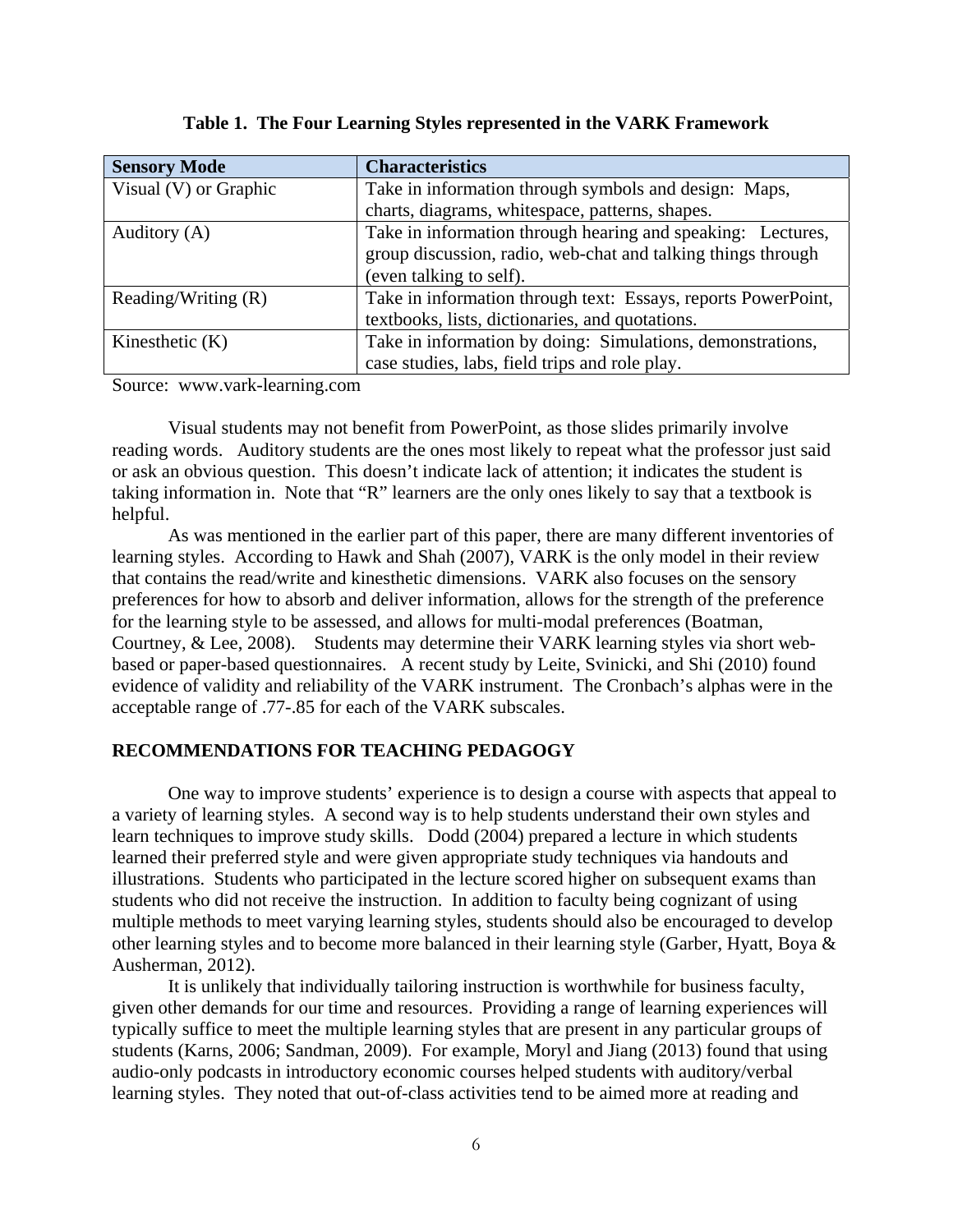visual learners (e.g., reading assignments and videos). By increasing the range of activities, more learning styles were accommodated.



**Figure 3. Reaching students through the V/A/R/K modes** 

The information in Figure 3 illustrates the variety of teaching methods that can be used to accommodate the differing learning styles of students. As can be seen, a typical business class can easily incorporate many of these teaching methodologies. For example, an Organizational Behavior class may have lectures (Auditory) accompanied by Power Point slides (Writing/Reading) that are based on textbook or other reading assignments (Writing/Reading). Additionally, the professor may use the board to draw diagrams or graphs (Visual) to illustrate topics such as Expectancy Theory of Motivation. The class may work on case studies (Kinesthetic). These class activities are very common in many classes and shows that accommodating all learning styles is not as difficult as it may sound at first. Examples of how many business disciplines typically incorporate the VARK learning styles are in Table 2.

#### **FUTURE DIRECTIONS FOR RESEARCH**

Although there has been research examining the learning styles of business students, the mixed results indicate that this area is worthy of additional research. Accounting students seem to have had the most research done and it would be worthwhile to address this issue with other business majors such as management or economics. Additionally, with the increasing globalization of business education, it seems like a stream of research following up on the few studies that have examined learning styles from a cross-cultural perspective is warranted. Learning is multi-dimensional and is much like peeling an onion (Curry, 87). One size does not fit all.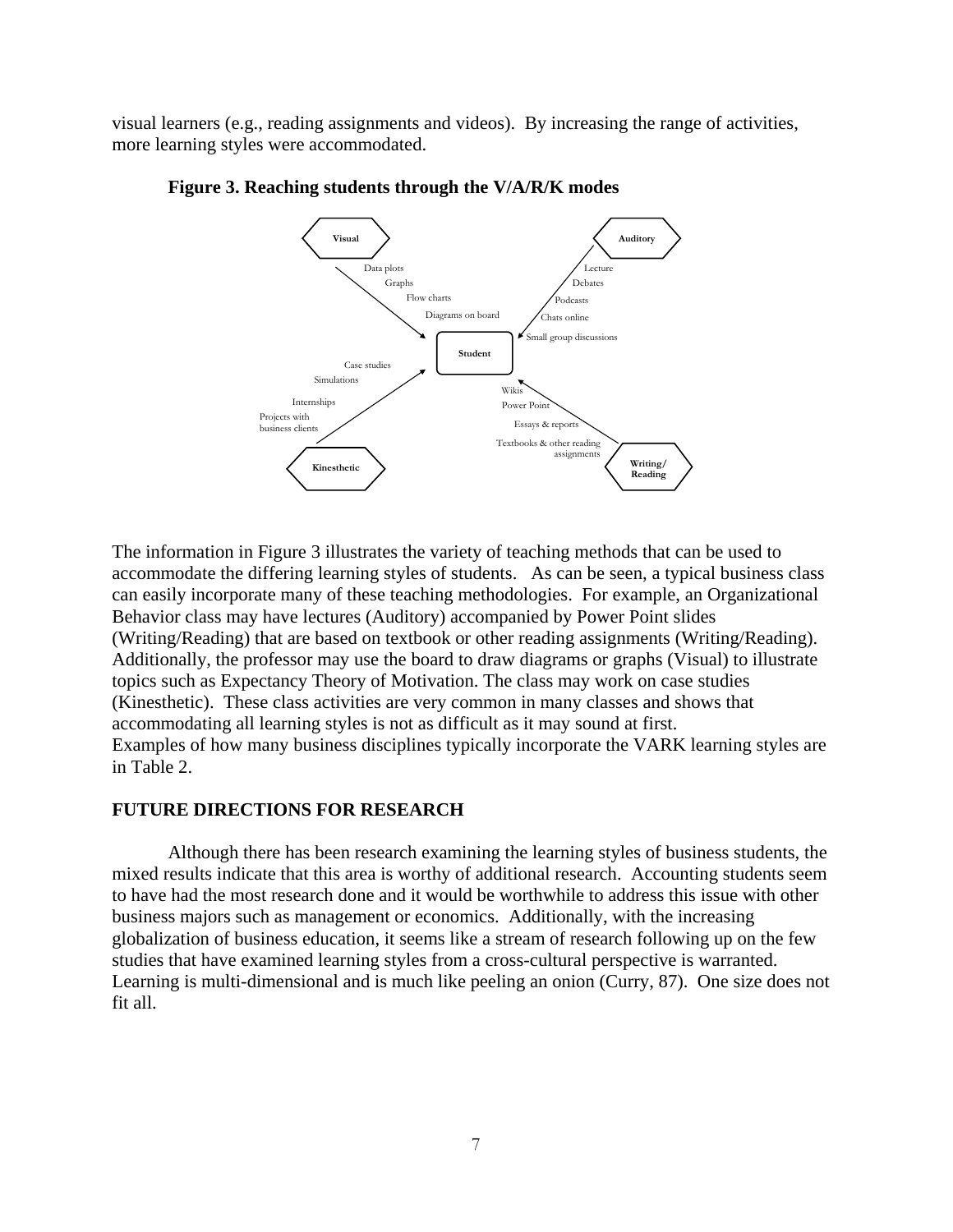| <b>Discipline</b> | <b>Course</b>   | <b>Typical Class Activity</b>   | <b>VARK Learning Style</b> |
|-------------------|-----------------|---------------------------------|----------------------------|
|                   |                 |                                 | <b>Addressed</b>           |
| Accounting        | Tax             | • Create audit diagrams         | • Visual                   |
|                   |                 | Webinars on tax topics          | • Auditory                 |
|                   |                 | <b>Summarizing IRS</b>          | • Reading                  |
|                   |                 | publications                    |                            |
|                   |                 | • Volunteering to prepare       | • Kinesthetic              |
|                   |                 | tax returns for low-income      |                            |
|                   |                 | individuals                     |                            |
| Economics         | Principles of   | <b>Illustrating market</b>      | • Visual                   |
|                   | Microeconomics  | processes with supply $\&$      |                            |
|                   |                 | demand graphs                   |                            |
|                   |                 | Listening to podcasts           | • Auditory                 |
|                   |                 | Reading articles from the       | • Reading                  |
|                   |                 | business press                  |                            |
|                   |                 | Class experiments &             | • Kinesthetic              |
|                   |                 | market trading                  |                            |
| Finance           | Investments     | Stock charts                    | • Visual                   |
|                   |                 | Lecture                         | • Auditory                 |
|                   |                 | Reviewing prospectuses          | • Reading                  |
|                   |                 | <b>Investment simulations</b>   | • Kinesthetic              |
| Management        | Organizational  | Using the board to<br>$\bullet$ | • Visual                   |
|                   | <b>Behavior</b> | diagram theories such as        |                            |
|                   |                 | <b>Expectancy Theory of</b>     |                            |
|                   |                 | Motivation                      |                            |
|                   |                 | Small group discussions         | • Auditory                 |
|                   |                 | Essays                          | • Reading                  |
|                   |                 | • Case studies                  | • Kinesthetic              |
| Marketing         | Marketing       | • Mind maps                     | • Visual                   |
|                   | Research        | • Conduct focus group           | • Auditory                 |
|                   |                 | interviews                      |                            |
|                   |                 | Reports                         | • Reading                  |
|                   |                 | Projects with business          | • Kinesthetic              |
|                   |                 | clients                         |                            |

# **Table 2. An Illustration of How Typical Business Courses use a Variety of VARK Learning Styles**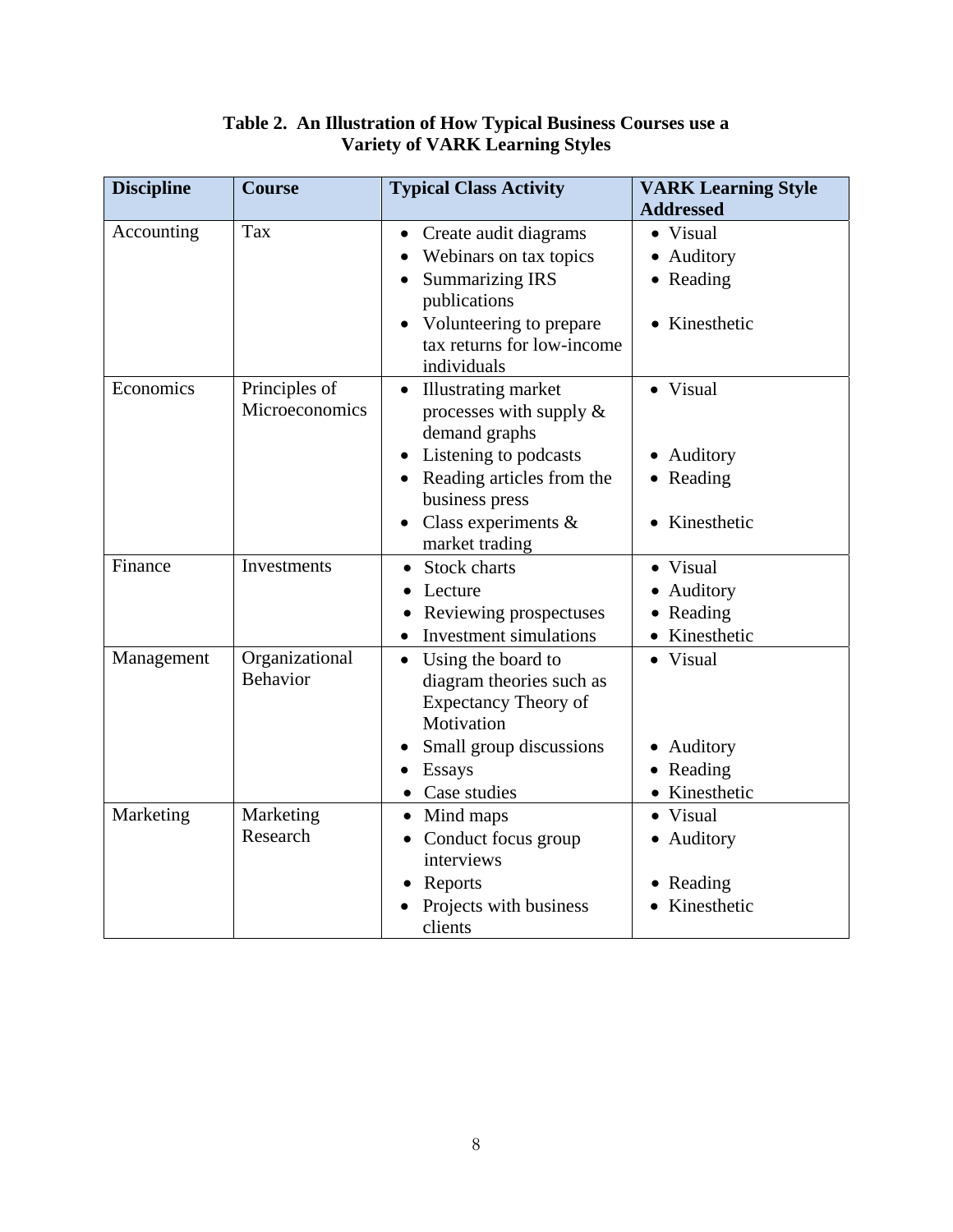# **REFERENCES**

Ayersman, D. J. (1996). Reviewing the research on hypermedia-based learning. *Journal of Research on Computing in Education*, 28(4), 500-525.

Baker, R. E., Simon, J. R., & Bazeli, F. P. (1986). An assessment of the learning style preferences of accounting majors. *Issues in Accounting Education*, Spring, 1-12.

Boatman, K., Courtney, R., & Lee, W. (2008). "See how they learn": The impact of faculty and student learning styles on student performance in introductory economics. *The American Economist,* 52(1), 39-48.

Borg, M.O. and Shapiro, S.L. (1996). Personality Type and Student Performance in Principles of Economics. *Research in Economic Education*, 27 (1) 3-25.

Brown, H. D. & Burke, R. C. (1987). Accounting education: A learning styles study of professional-technical and future adaptation issues. *Journal of Accounting Education*, 5, 187- 206.

Cassidy, S. (2004) Learning Styles: An overview of theories, models, and measures, *Educational Psychology: An International Journal of Experimental Educational Psychology*, 24:4, 419-444, DOI: 10.1080/0144341042000228834

Charkins, R. J., O'Toole, D. M. & Wetzel, J. N. (1985). Linking teacher and student learning styles with student achievement and attitudes. *Journal of Economic Education,* 16(2), 111-120.

Clark, S. D. & Latshaw, C. A. (2011). "Peeling the onion" called student performance: An investigation into the factors affecting student performance in an introductory accounting class. *6th Annual Symposium of the Financial Services Institute, International Dimensions of New Regulations: Effects on Consumers, Corporate Governance, Financial Markets and Accounting Practice,* New York.

Curry, L. (1987). Integrating concepts of cognitive or learning style: A review with attention to psychometric standards. Canadian College of Health Service Executives, Ottowa, ON.

Davis, S. A. & Bostrom, R. P. (1993). Training end users: An experimental investigation of the roles of the computer interface and training methods. *MIS Quarterly*, 17(1), 61-85.

Desmedt, E. and Valcke, M. (2010). Mapping the Learning Styles "Jungle": An overview of the literature based on citation analysis. *Educational Psychology: An International Journal of Experimental Educational Psychology.* 24 (1), 445-464.

Dodd, R. A. (2004) Learning Style Appropriate Methods: The Benefits of Awareness. *Atlantic Economic Journal*, 32 (4) 355.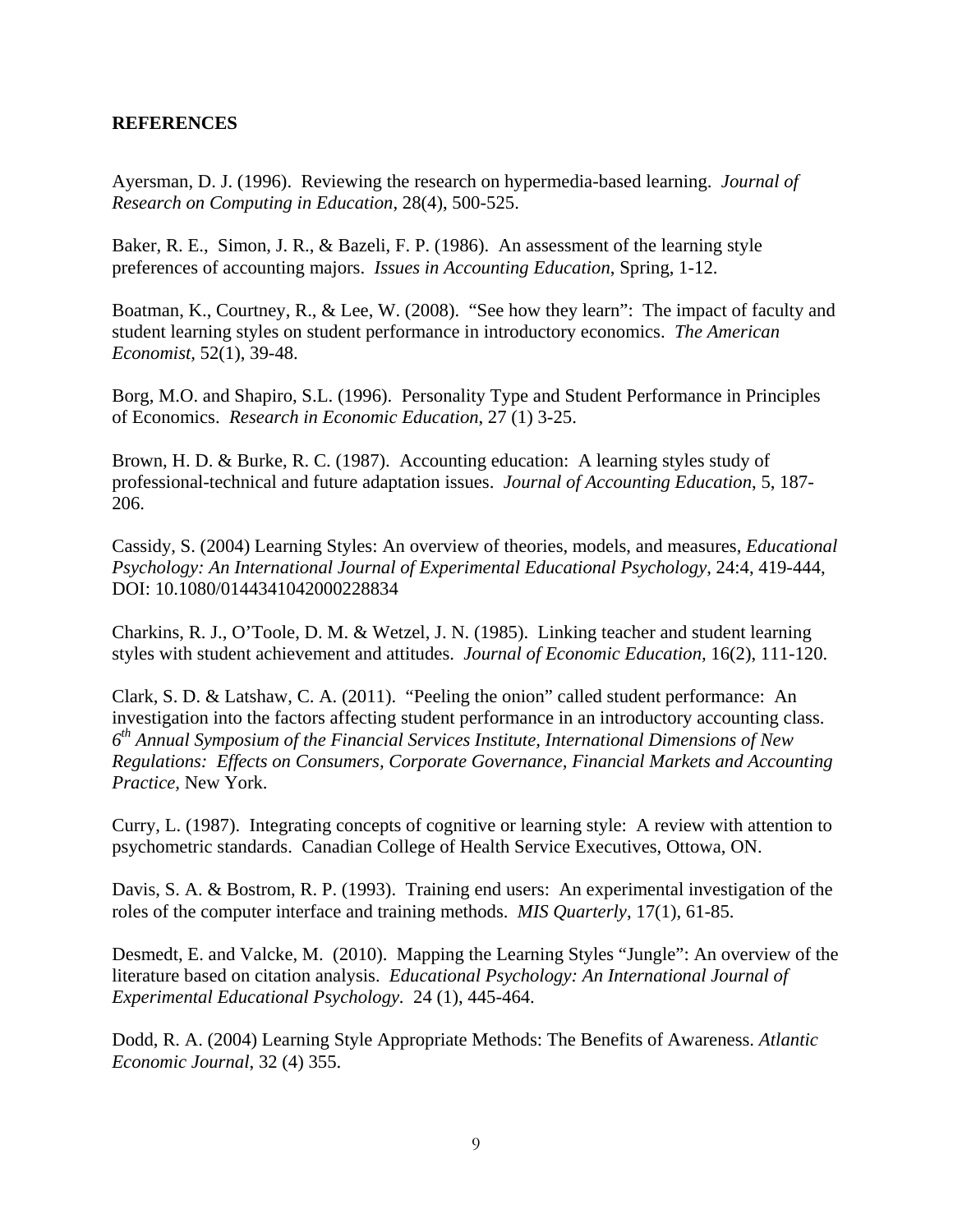Duff, A. (2004) Approaches to learning: The revised approaches to studying inventory. *Active Learning in Higher Education*. 5 (1) 56-72.

Dunn, R., Dunn, K., and Price, G.E. (1989) *Learning Styles Inventory*. Lawrence, KS: Price Systems.

Entwistle, N.J., Hanley, M. and Hounsel, D. (1979) Identifying distinctive approaches to studying. *Higher Education*, 8, 365-380.

Eom, S. B., Wen, H. J., & Ashill, N. (2006). The determinants of students' perceived learning outcomes and satisfaction in university online education: An empirical investigation. *Decision Sciences Journal of Innovative Education*, 4(2), 215-235.

Felder, R. M. & Silverman, L. K. (1988). Learning and teaching styles in engineering education. *Engineering Education*, 78(7), 674-681.

Felder, R. M., & Spurlin, J. (2005). Application, reliability, and validity of index of learning styles. *International Journal of Engineering Education*, 21(1), 103-112.

Fleming, N.D. & Mills, C. (1992). Not Another Inventory, Rather a Catalyst for Reflection. *To Improve the Academy*, 11, 137-155.

Garber, Jr., L. L., Hyatt, E. M., Boya, U. O., & Ausherman, B. (2012). The association between learning and learning style in instructional marketing games. *Marketing Education Review*, 22(2), 167-183.

Hawk, T. F. & Shah, A. J. (2007). Using learning style instruments to enhance student learning. *Decision Sciences Journal of Innovative Education*, 5(1), 1-19.

Hefferman, T., Morrison, M., Basu, P., and Sweeney, A. (2010). Cultural differences, learning styles and transnational education. *Journal of Higher Education Policy and Management*, 32(1), 27-39.

Henry, E. G. (2004). An Exploratory Study of Learning Styles among Students taking an Introductory Accounting Course. *Journal of Accounting & Finance Research*, 12 (1), 24-32.

Holley, J. H. & Jenkins, E. K. (1993). The relationship between student learning style and performance on various test question formats. *Journal of Education for Business,* 68(5), 301- 308.

Jaju, A., Kwak, H., and Zinkhan, G. (2002). Learning styles of undergraduate business students: A cross-cultural comparison between the US, India, and Korea. *Marketing Education Review*, 12(2), 49-60.

Kakkonen, M. (2007). Diverse learning styles of business students from the viewpoint of entrepreneurial learning. *Journal of Business and Society*, 20, 22-34.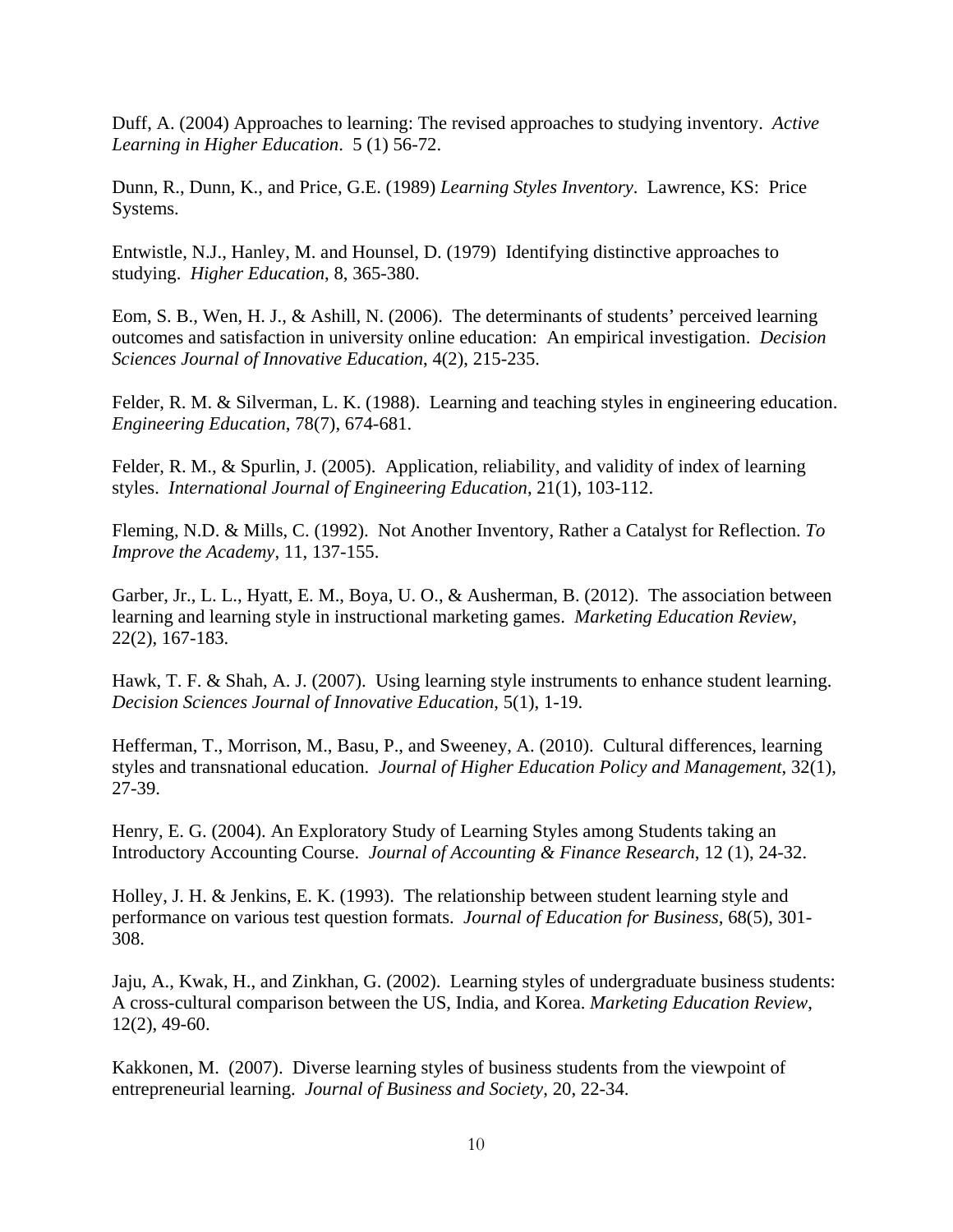Karns, G. L. (2006). Learning style differences in the perceived effectiveness of learning activities. *Journal of Marketing Education*, 28(1), 56-63.

Kolb, D. A. (1976). *Learning Style Inventory: Technical manual*. Boston: McBer.

Kolb, D. A. (1984). *Experience as the source of learning and development*. Englewood Cliffs: Prentice-Hall.

Leite, W. L., Svinicki, M. & Shi, Y. (2010). Attempted validation of the scores of the VARK: Learning styles inventory With multitrait-multimethod confirmatory factor analysis models*. Educational and Psychological Measurement*. 70, 323-339.

Luck, G. & Estes, J. (2011). Does the learning style of students depend on their area of concentration in business? *Review of Business Research,* 11(4), 93-100.

Moldafsky, N. T. & Kwon, I., (1994). Attributes affecting computer-aided decision making—a literature review. *Computers in Human Behavior*, 10(3), 299-323.

Moores, T. T., Change, J. C., & Smith, D. K. (2004). Learning style and performance: A field study of IS students in an analysis and design course. *Journal of Computer Information Systems*, 45(1), 77-85.

Moryl, R. L. & Jiang, S. (2013). Using economics podcasts to engage students of different learning styles. International Advances in Economics Research, 19, 201-202.

Nicholson, D., Hamilton, D., & McFarland, D. (2007). Leveraging learning styles to improve student learning: The interactive learning model and learning combination inventory. *Journal of Computing Sciences in Colleges*, 22(6), 8-17.

Paschler, H., McDaniel, M., Rohrer, D., & Bjork, R. (2008) Learning styles: Concepts and evidence. Psychological Science in the Public Interest, 9 (3) 106-116.

Reading-Brown, M. S. & Hayden. R. R. (1989). Learning styles-liberal arts and technical training: What's the difference? *Psychological Reports*, 64: 507-518.

Reichman, S. W. and Grasha, A.F. (1974) A rational approach to developing and assessing the construct validity of a study learning style scales investment. *Journal of Psychology*, 87, 213- 223.

Sandman, T. E. (2009). Gaining insight into business telecommunications students through the assessment of learning styles. *Decision Sciences Journal of Innovative Education*, 7(1), 295-320.

Sandman, T. E. (2014). A preliminary investigation into the adaptive learning styles of business students. *Decision Sciences Journal of Innovative Education*, 12(1), 33-54.